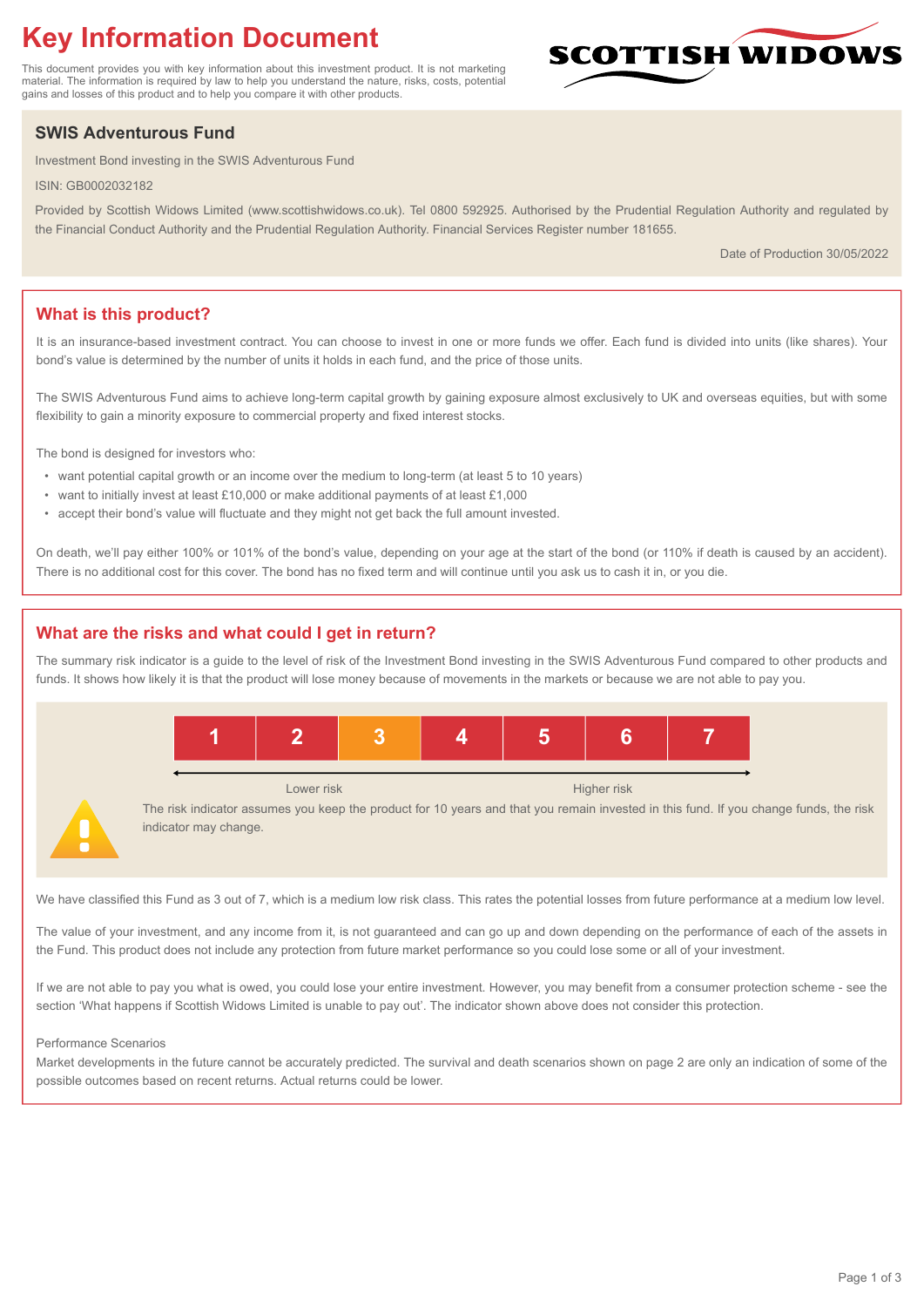

#### **What are the risks and what could I get in return? (continued)**

This table shows the money you could get back over the next 10 years, under different scenarios, assuming that you invest £10,000. The figures below assume no withdrawals are taken and do not allow for any Large Fund Bonus which may apply. The scenarios shown illustrate how your investment could perform. You can compare them with the scenarios of other products. The scenarios presented are an estimate of future performance based on evidence from the past on how the value of this investment varies, and are not an exact indicator. What you get will vary depending on how the market performs and how long you keep the investment. The stress scenario shows what you might get back in extreme market circumstances, and it does not take into account the situation where we are not able to pay you. The death scenario assumes investments perform in line with the moderate scenario.

The figures shown include all the costs of the product itself, but may not include all the costs that you pay to your adviser. The figures do not take into account your personal tax situation, which may also affect how much you get back. Before deciding to invest, you should read the Additional Information Document for more information on the risks and what you might get back. See page 2 for information on how the performance scenarios are calculated.

| <b>Investment £10,000</b> |                                                    |           |           |                                             |  |  |  |
|---------------------------|----------------------------------------------------|-----------|-----------|---------------------------------------------|--|--|--|
|                           |                                                    | 1 year    | 5 years   | 10 years<br>(Recommended<br>holding period) |  |  |  |
| <b>Survival Scenarios</b> |                                                    |           |           |                                             |  |  |  |
| <b>Stress scenario</b>    | £3,747<br>What you might get back after costs      |           | £5,855    | £4,585                                      |  |  |  |
|                           | $-62.53%$<br>Average return each year              |           | $-10.15%$ | $-7.50\%$                                   |  |  |  |
| Unfavourable scenario     | What you might get back after costs<br>£8,891      |           | £8,469    | £8,720                                      |  |  |  |
|                           | Average return each year                           | $-11.09%$ | $-3.27%$  | $-1.36%$                                    |  |  |  |
| Moderate scenario         | What you might get back after costs                | £10,289   | £11,729   | £13,814                                     |  |  |  |
|                           | Average return each year                           | 2.89%     | 3.24%     | 3.28%                                       |  |  |  |
| Favourable scenario       | What you might get back after costs                | £11,876   | £16,201   | £21,829                                     |  |  |  |
|                           | 18.76%<br>Average return each year                 |           | 10.13%    | 8.12%                                       |  |  |  |
| <b>Death scenarios</b>    |                                                    |           |           |                                             |  |  |  |
| Insured event             | What your beneficiaries might get back after costs | £10,392   | £11,846   | £13,952                                     |  |  |  |

#### **What happens if Scottish Widows is unable to pay out?**

Your Plan is fully covered by the Financial Services Compensation Scheme. More information about compensation arrangements is available from the Financial Services Compensation Scheme, who can be contacted on 0800 678 1100 or 0207 741 4100 or via their website at www.fscs.org.uk

# **What are the costs?**

The Reduction in Yield (RIY) shows what impact the total costs you pay will have on the investment return you might get. The total costs take into account one-off, ongoing and incidental costs. The amounts shown here are the cumulative costs of the product itself, for three different holding periods. The monetary figures shown assume you invest £10,000 and investments perform in line with the moderate scenario. The figures are estimates and may change in the future. The person selling you or advising you about this product may charge you other costs. If so, this person will provide you with information about these costs, and show you the impact that all costs will have on your investment over time.

| <b>Investment £10,000</b>       |                             |                              |                            |  |  |  |
|---------------------------------|-----------------------------|------------------------------|----------------------------|--|--|--|
| <b>Scenarios</b>                | If you cash in after 1 year | If you cash in after 5 years | If you cash in at 10 years |  |  |  |
| Total costs                     | £177                        | £710                         | £1,440                     |  |  |  |
| Impact on return (RIY) per year | 1.75%                       | 1.34%                        | 1.29%                      |  |  |  |